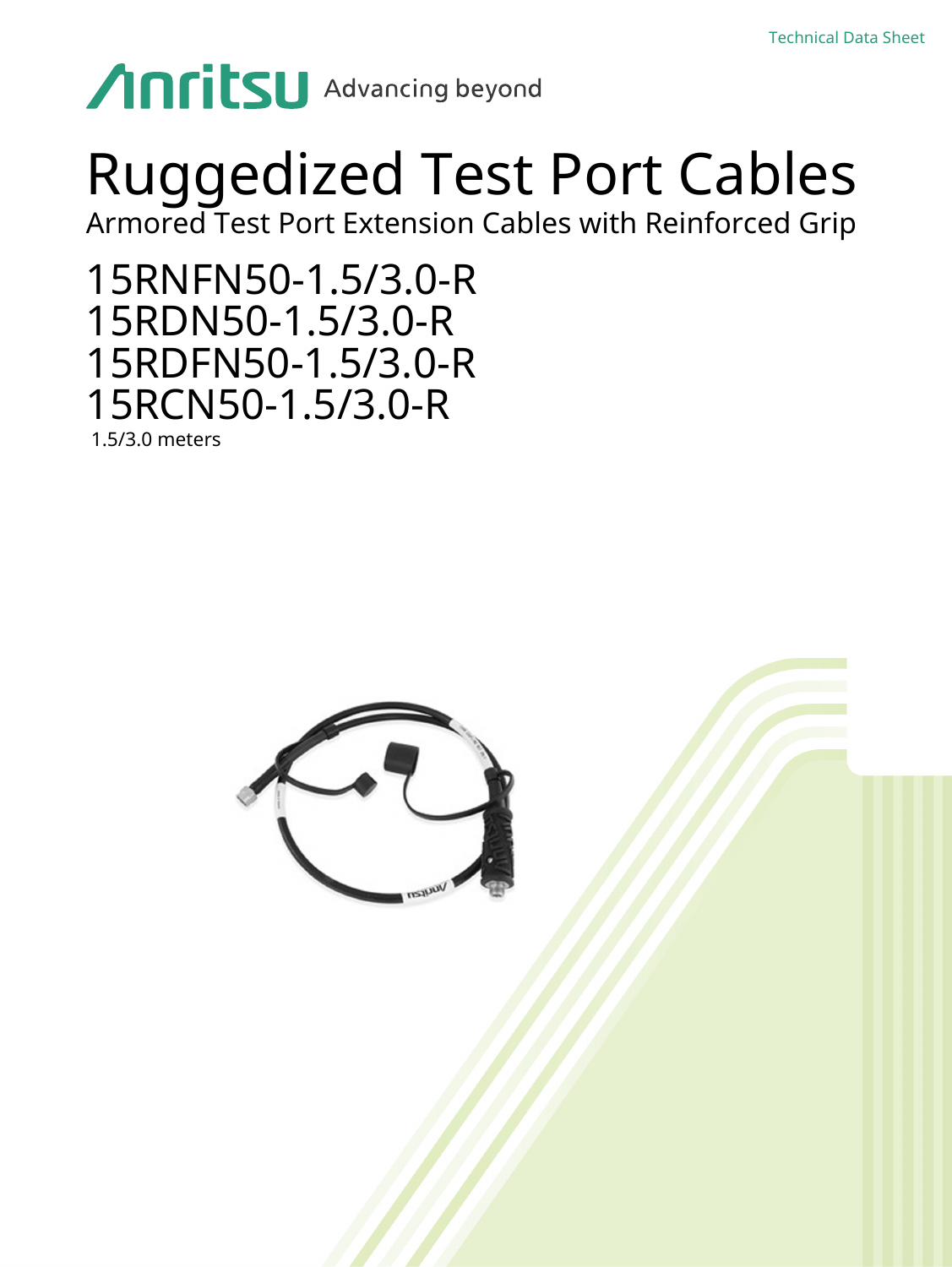### **Introduction**

Anritsu's ruggedized phase stable test port cables are ideal for line sweeping application. The reinforced hand grip allows contractors and technicians to properly torque the system cable connector, while preventing excess torque from being applied to the test cable. This cable is recommended for all line sweep applications.



### **Specifications**

| 15RNFN50-1.5-R | 1.5 m, DC to 6 GHz, 50 Ohm, N(m) - N(f)                         |
|----------------|-----------------------------------------------------------------|
| 15RNFN50-3.0-R | 3.0 m, DC to 6 GHz, 50 Ohm, N(m) - N(f)                         |
| 15RDN50-1.5-R  | 1.5 m, DC to 6 GHz, 50 Ohm, N(m) - 7/16 DIN(m)                  |
| 15RDN50-3.0-R  | 3.0 m, DC to 6 GHz, 50 Ohm, N(m) - 7/16 DIN(m)                  |
| 15RDFN50-1.5-R | 1.5 m, DC to 6 GHz, 50 Ohm, N(m) - 7/16 DIN(f)                  |
| 15RDFN50-3.0-R | 3.0 m, DC to 6 GHz, 50 Ohm, N(m) - 7/16 DIN(f)                  |
| 15RCN50-1.5-R  | 1.5 m, DC to 6 GHz, N(m) - N(f), N(m), 7/16 DIN(f), 7/16 DIN(m) |
| 15RCN50-3.0-R  | 3.0 m, DC to 6 GHz, N(m) - N(f), N(m), 7/16 DIN(f), 7/16 DIN(m) |

#### **Electrical Specifications**

| 2.1 dB (1.5 m), 3.9 dB (3.0 m) |
|--------------------------------|
|                                |
|                                |

### **Mechanical Specifications**

| Flex Life                  | > 50000           |
|----------------------------|-------------------|
| <b>Connector Retention</b> | $>100$ lb         |
| Minimum Bend Radius        | 6.35 cm           |
| Mating Life Cycle          | > 5000            |
| Armor Crush Resistance     | > 500 lb          |
| <b>Temperature Range</b>   | -40 $\degree$ C / |
|                            |                   |

0000 (Minimum bend radius not to be exceeded.) O lbs

00 lbs. per linear inch C  $/ +80°$  C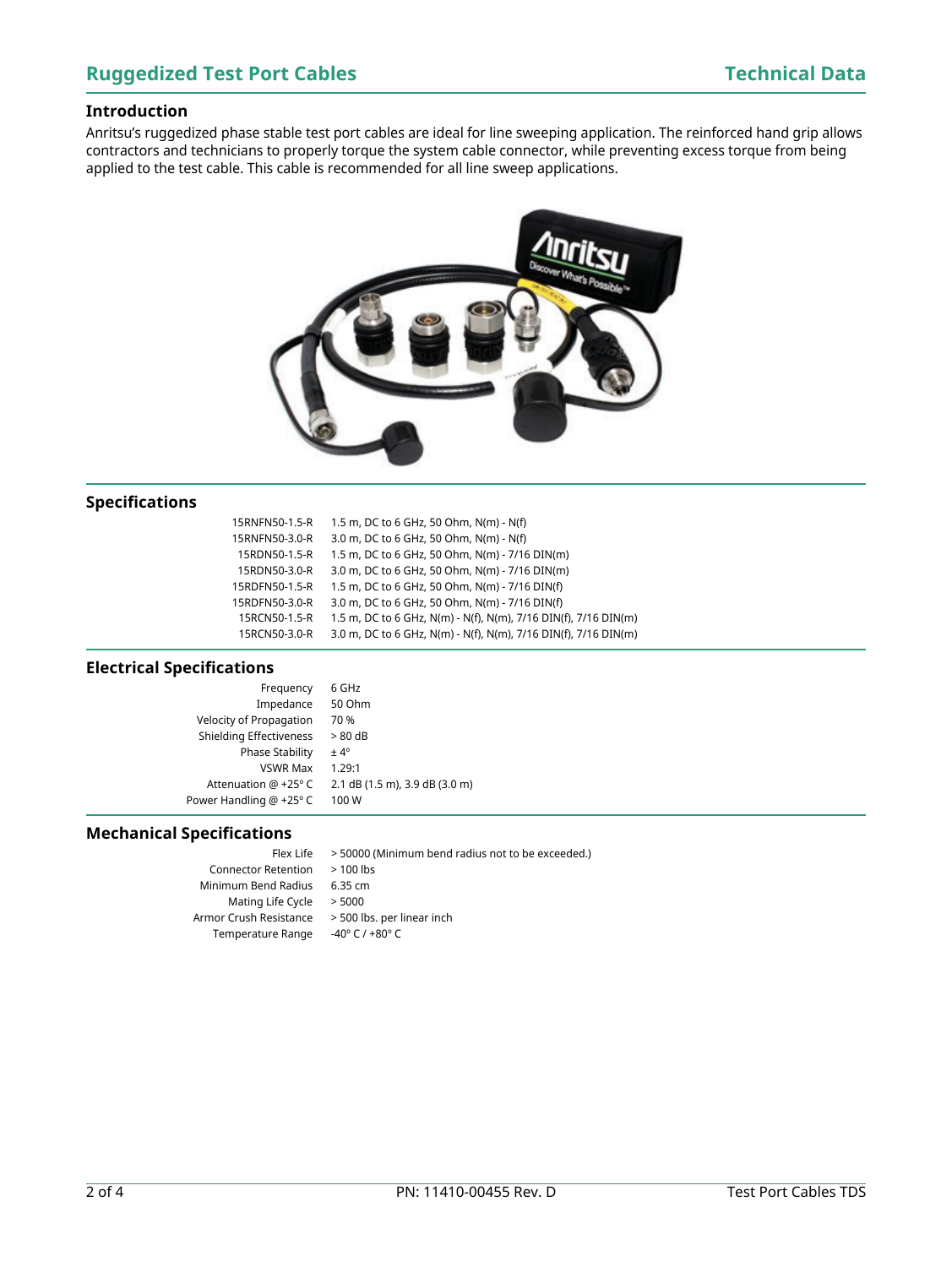### **Notes**